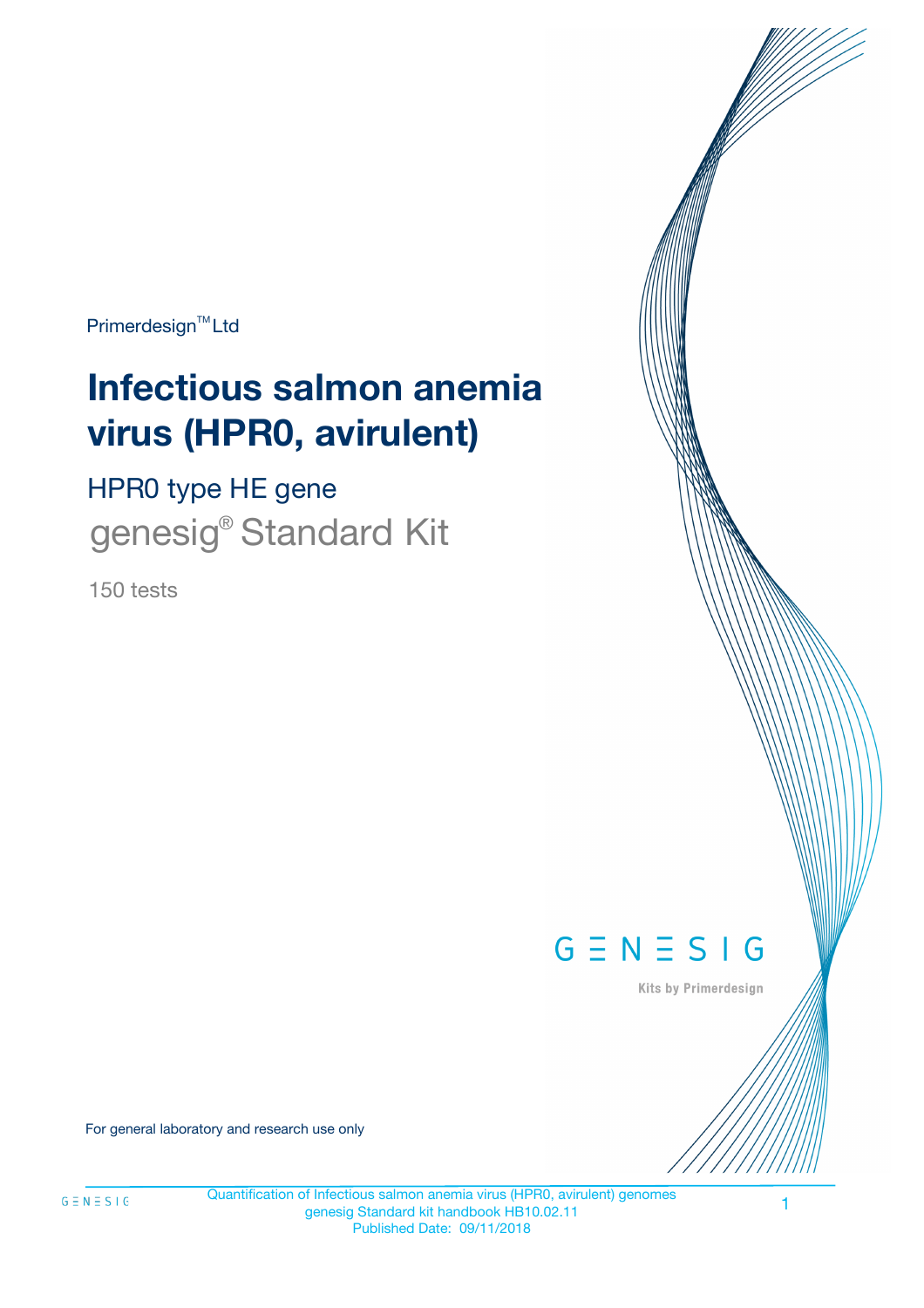# Introduction to Infectious salmon anemia virus (HPR0, avirulent)

Infectious salmon anemia virus (HPR0) causes severe anemia of infected fish.

Unlike mammals, the red blood cells of fish have DNA, and so can become infected with viruses. Infected fish develop pale gills, and may swim close to the water surface attempting to gulp for air. However, the disease can develop without the fish showing any external signs of illness - the fish maintain a normal appetite and behaviours but then they suddenly die. The disease can progress slowly throughout an infected farm and in the most extreme scenarios death rates may approach 100%.

Consequently this virus and its detection is of particular interest to anyone in aquaculture of fish.

Cause of death varies although usually involves circulatory system problems and haemolysis, as well as congested and later damaged organs such as the spleen and liver.

The spread of ISAV is not fully understood. Aside from Atlantic salmon, other fish (eg Brown trout and Rainbow trout) can become infected/carry the virus but do not become ill. Interesting while Pacific salmon can carry the virus they appear to be highly resistant and do not display symptoms. Additionally, while several species of Pacific salmon can be carriers of the virus, Pacific salmon currently show high relative resistance and no ISAV-related symptoms. However, Kibenage et al (2006) maintain that the potential for ISAV adaptation to Pacific salmon exists.

Transmission of the virus has been demonstrated to occur by contact with infected fish or their secretions. Contact with equipment or people who have handled infected fish also transmits the virus. The virus can survive in seawater and a major risk factor for any uninfected farm is its proximity to an already infected farm.

Finally, the Lepeophtheirus salmonis sea louse, a parasite that attacks the protective mucus, scales and skin of the salmon has been shown to carry the virus passively on its surface and in its digestive tract. It is unknown whether ISAV can reproduce in the sealouse although there is potential that it can passively transfer ISAV to it's host.

ISAV can destroy salmon aquaculture and so early detection is vital. This genesig® kit specifically targets the HPR0 type HE gene which differentiates it from other, similar viruses as well as other strains of ISAV.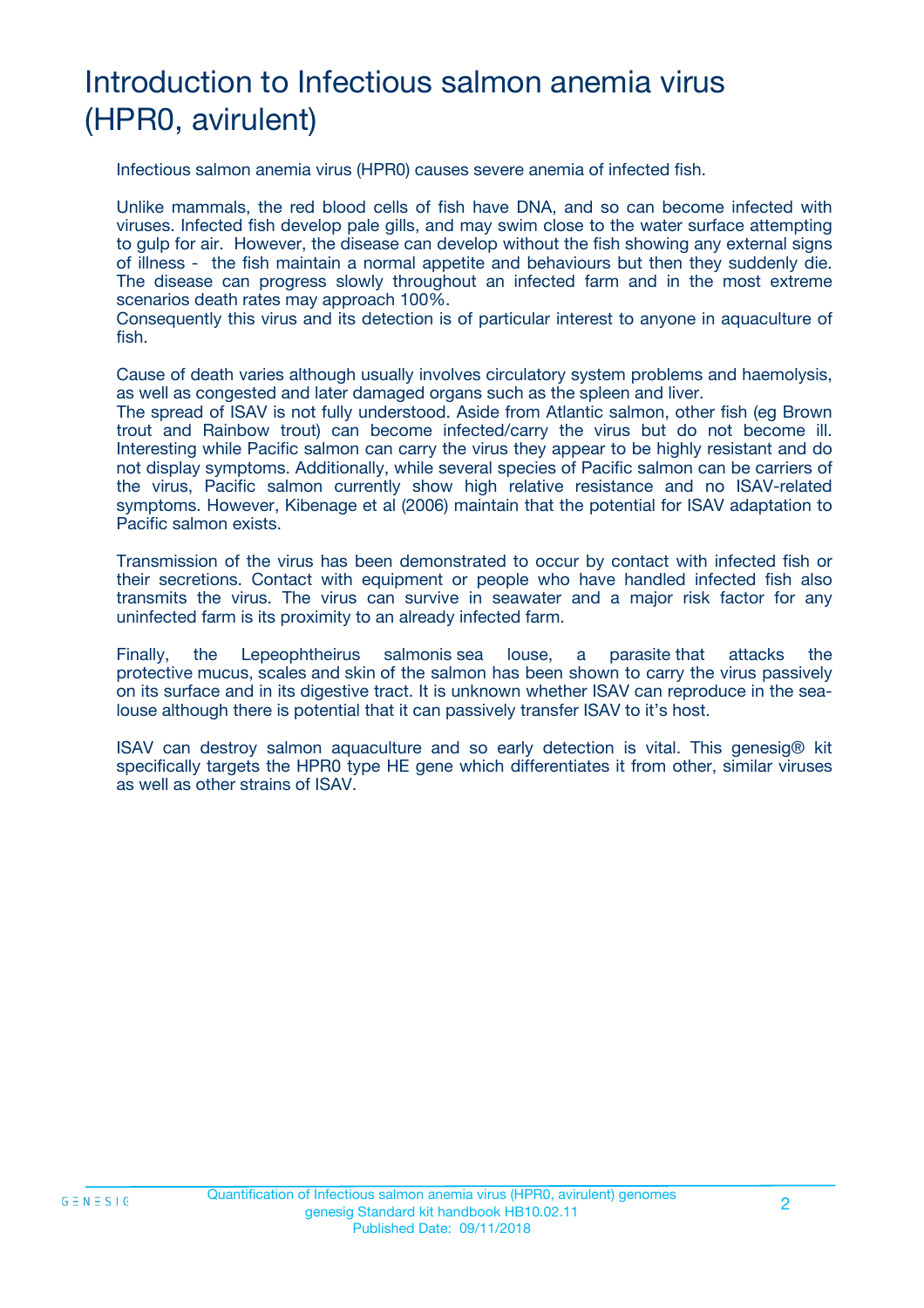# **Specificity**

The Primerdesign genesig Kit for Infectious salmon anemia virus (HPR0, avirulent) (ISAV-HPR0) genomes is designed for the in vitro quantification of ISAV-HPR0 genomes. The kit is designed to have a broad detection profile. Specifically, the primers represent 100% homology with over 95% of the NCBI database reference sequences available at the time of design.

The dynamics of genetic variation means that new sequence information may become available after the initial design. Primerdesign periodically reviews the detection profiles of our kits and when required releases new versions.

If you require further information, or have a specific question about the detection profile of this kit then please send an e.mail to enquiry@primerdesign.co.uk and our bioinformatics team will answer your question.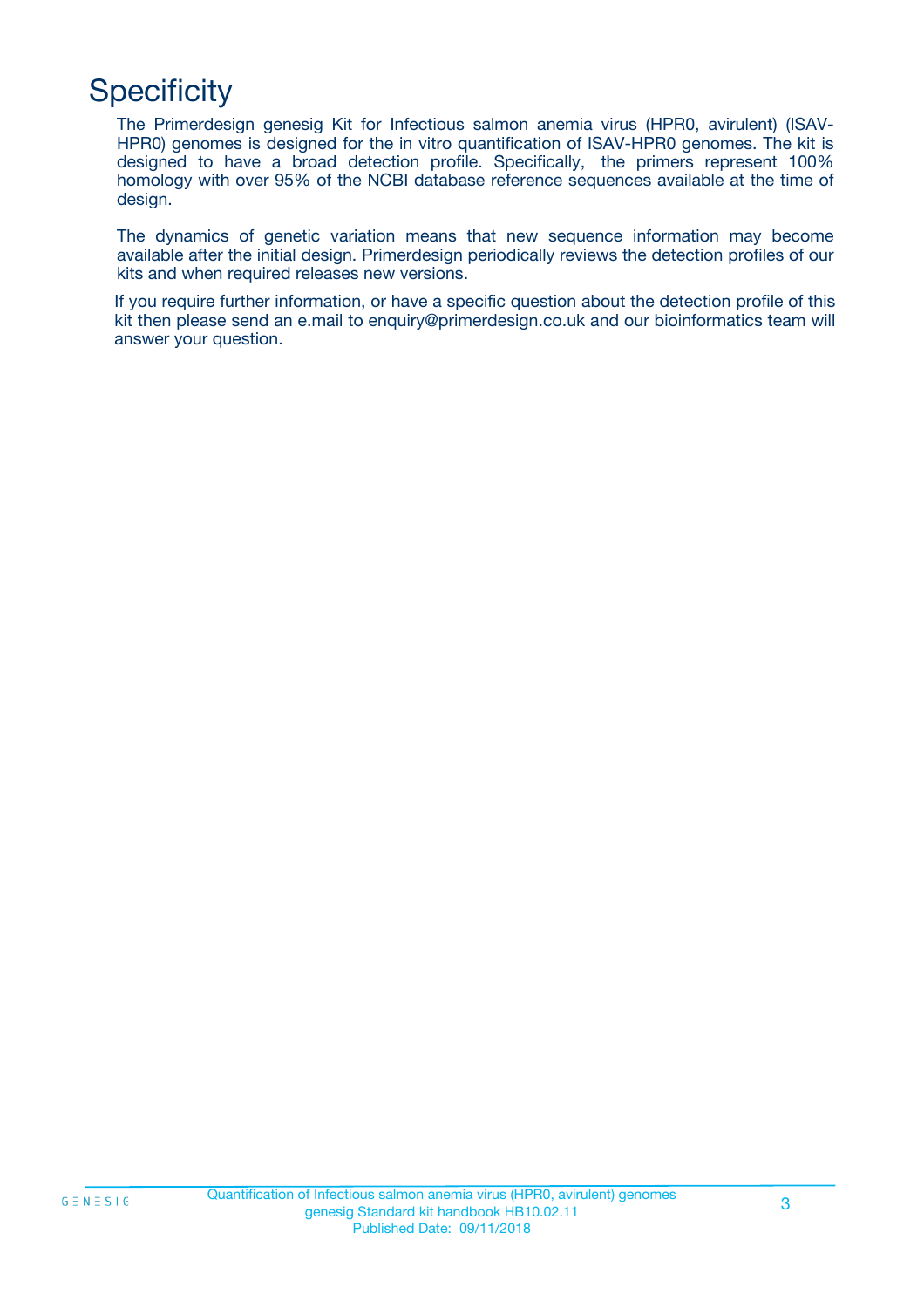# Kit contents

- **ISAV-HPR0 specific primer/probe mix (150 reactions BROWN)** FAM labelled
- **ISAV-HPR0 positive control template (for Standard curve RED)**
- **RNase/DNase free water (WHITE)** for resuspension of primer/probe mixes
- **Template preparation buffer (YELLOW)** for resuspension of positive control template and standard curve preparation

### **Reagents and equipment to be supplied by the user**

#### **Real-time PCR Instrument**

#### **Extraction kit**

This kit is recommended for use with genesig Easy DNA/RNA Extraction kit. However, it is designed to work well with all processes that yield high quality RNA and DNA with minimal PCR inhibitors.

**oasigTM lyophilised OneStep or Precision**®**PLUS OneStep 2X RT-qPCR Master Mix** Contains complete OneStep RT-qPCR master mix

**Pipettors and Tips**

**Vortex and centrifuge**

**Thin walled 1.5 ml PCR reaction tubes**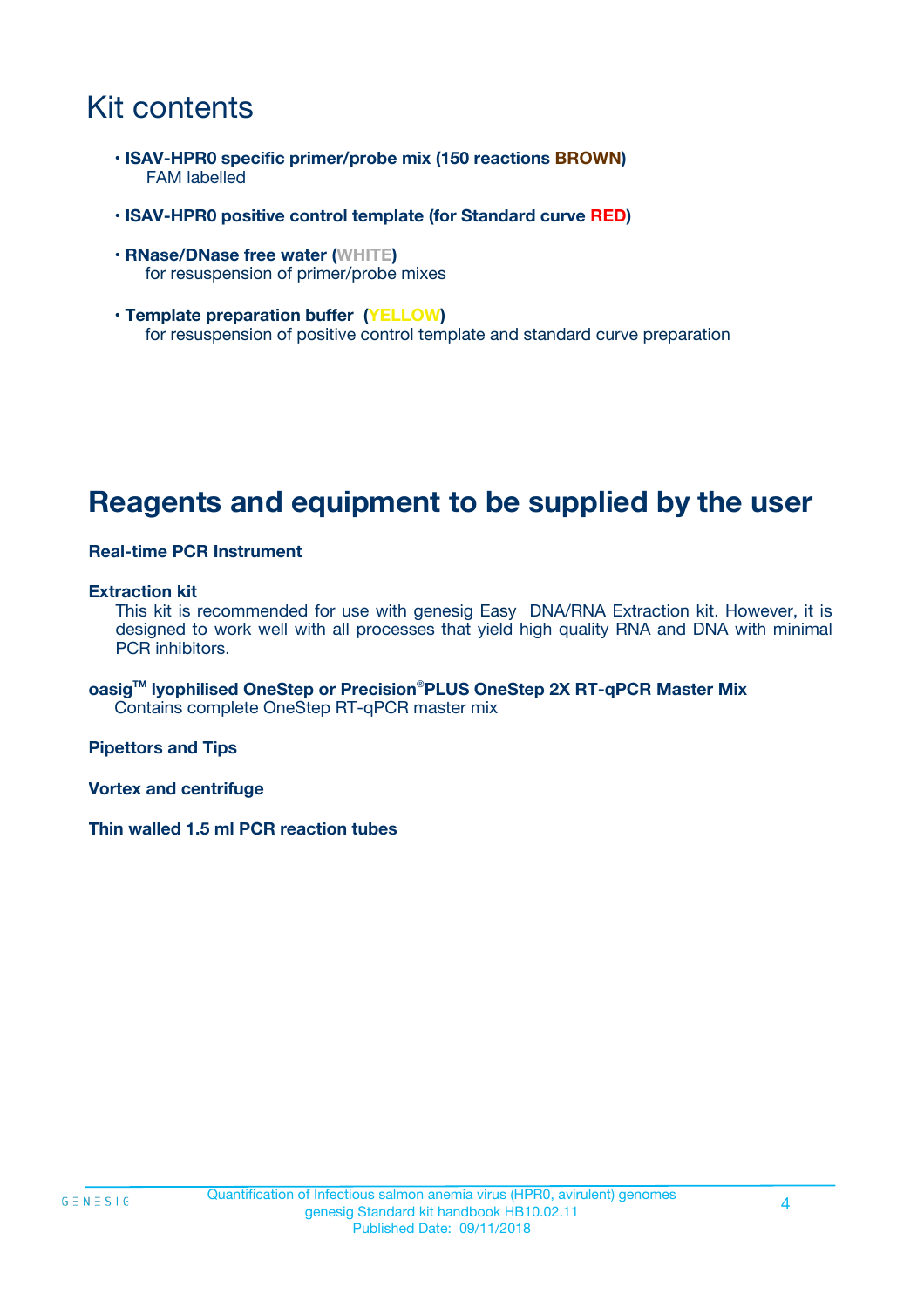### Kit storage and stability

This kit is stable at room temperature but should be stored at -20ºC on arrival. Once the lyophilised components have been resuspended they should not be exposed to temperatures above -20°C for longer than 30 minutes at a time and unnecessary repeated freeze/thawing should be avoided. The kit is stable for six months from the date of resuspension under these circumstances.

If a standard curve dilution series is prepared this can be stored frozen for an extended period. If you see any degradation in this serial dilution a fresh standard curve can be prepared from the positive control.

Primerdesign does not recommend using the kit after the expiry date stated on the pack.

### Suitable sample material

All kinds of sample material suited for PCR amplification can be used. Please ensure the samples are suitable in terms of purity, concentration, and RNA/DNA integrity. Always run at least one negative control with the samples. To prepare a negative-control, replace the template RNA sample with RNase/DNase free water.

### Dynamic range of test

Under optimal PCR conditions genesig ISAV-HPR0 detection kits have very high priming efficiencies of >95% and can detect less than 100 copies of target template.

### Notices and disclaimers

This product is developed, designed and sold for research purposes only. It is not intended for human diagnostic or drug purposes or to be administered to humans unless clearly expressed for that purpose by the Food and Drug Administration in the USA or the appropriate regulatory authorities in the country of use. During the warranty period Primerdesign genesig detection kits allow precise and reproducible data recovery combined with excellent sensitivity. For data obtained by violation to the general GLP guidelines and the manufacturer's recommendations the right to claim under guarantee is expired. PCR is a proprietary technology covered by several US and foreign patents. These patents are owned by Roche Molecular Systems Inc. and have been sub-licensed by PE Corporation in certain fields. Depending on your specific application you may need a license from Roche or PE to practice PCR. Additional information on purchasing licenses to practice the PCR process may be obtained by contacting the Director of Licensing at Roche Molecular Systems, 1145 Atlantic Avenue, Alameda, CA 94501 or Applied Biosystems business group of the Applera Corporation, 850 Lincoln Centre Drive, Foster City, CA 94404. In addition, the 5' nuclease assay and other homogeneous amplification methods used in connection with the PCR process may be covered by U.S. Patents 5,210,015 and 5,487,972, owned by Roche Molecular Systems, Inc, and by U.S. Patent 5,538,848, owned by The Perkin-Elmer Corporation.

### Trademarks

Primerdesign™ is a trademark of Primerdesign Ltd.

genesig $^\circledR$  is a registered trademark of Primerdesign Ltd.

The PCR process is covered by US Patents 4,683,195, and 4,683,202 and foreign equivalents owned by Hoffmann-La Roche AG. BI, ABI PRISM® GeneAmp® and MicroAmp® are registered trademarks of the Applera Genomics (Applied Biosystems Corporation). BIOMEK® is a registered trademark of Beckman Instruments, Inc.; iCycler™ is a registered trademark of Bio-Rad Laboratories, Rotor-Gene is a trademark of Corbett Research. LightCycler™ is a registered trademark of the Idaho Technology Inc. GeneAmp®, TaqMan® and AmpliTaqGold® are registered trademarks of Roche Molecular Systems, Inc., The purchase of the Primerdesign™ reagents cannot be construed as an authorization or implicit license to practice PCR under any patents held by Hoffmann-LaRoche Inc.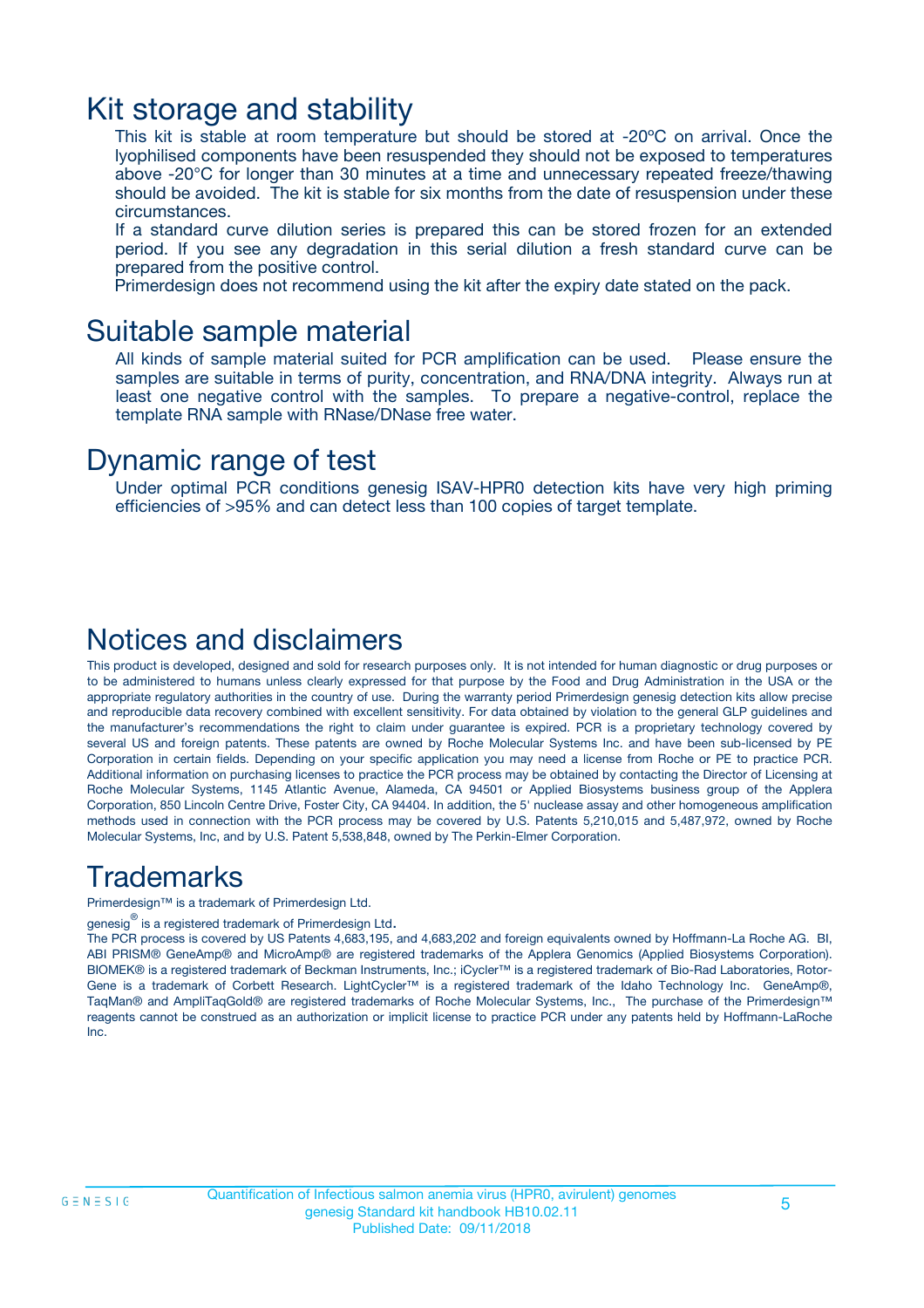# Principles of the test

#### **Real-time PCR**

A ISAV-HPR0 specific primer and probe mix is provided and this can be detected through the FAM channel.

The primer and probe mix provided exploits the so-called TaqMan® principle. During PCR amplification, forward and reverse primers hybridize to the ISAV-HPR0 cDNA. A fluorogenic probe is included in the same reaction mixture which consists of a DNA probe labeled with a 5`-dye and a 3`-quencher. During PCR amplification, the probe is cleaved and the reporter dye and quencher are separated. The resulting increase in fluorescence can be detected on a range of qPCR platforms.

#### **Positive control**

For copy number determination and as a positive control for the PCR set up, the kit contains a positive control template. This can be used to generate a standard curve of ISAV-HPR0 copy number / Cq value. Alternatively the positive control can be used at a single dilution where full quantitative analysis of the samples is not required. Each time the kit is used, at least one positive control reaction must be included in the run. A positive result indicates that the primers and probes for detecting the target ISAV-HPR0 gene worked properly in that particular experimental scenario. If a negative result is obtained the test results are invalid and must be repeated. Care should be taken to ensure that the positive control does not contaminate any other kit component which would lead to false-positive results. This can be achieved by handling this component in a Post PCR environment. Care should also be taken to avoid cross-contamination of other samples when adding the positive control to the run. This can be avoided by sealing all other samples and negative controls before pipetting the positive control into the positive control well.

#### **Negative control**

To validate any positive findings a negative control reaction should be included every time the kit is used. For this reaction the RNase/DNase free water should be used instead of template. A negative result indicates that the reagents have not become contaminated while setting up the run.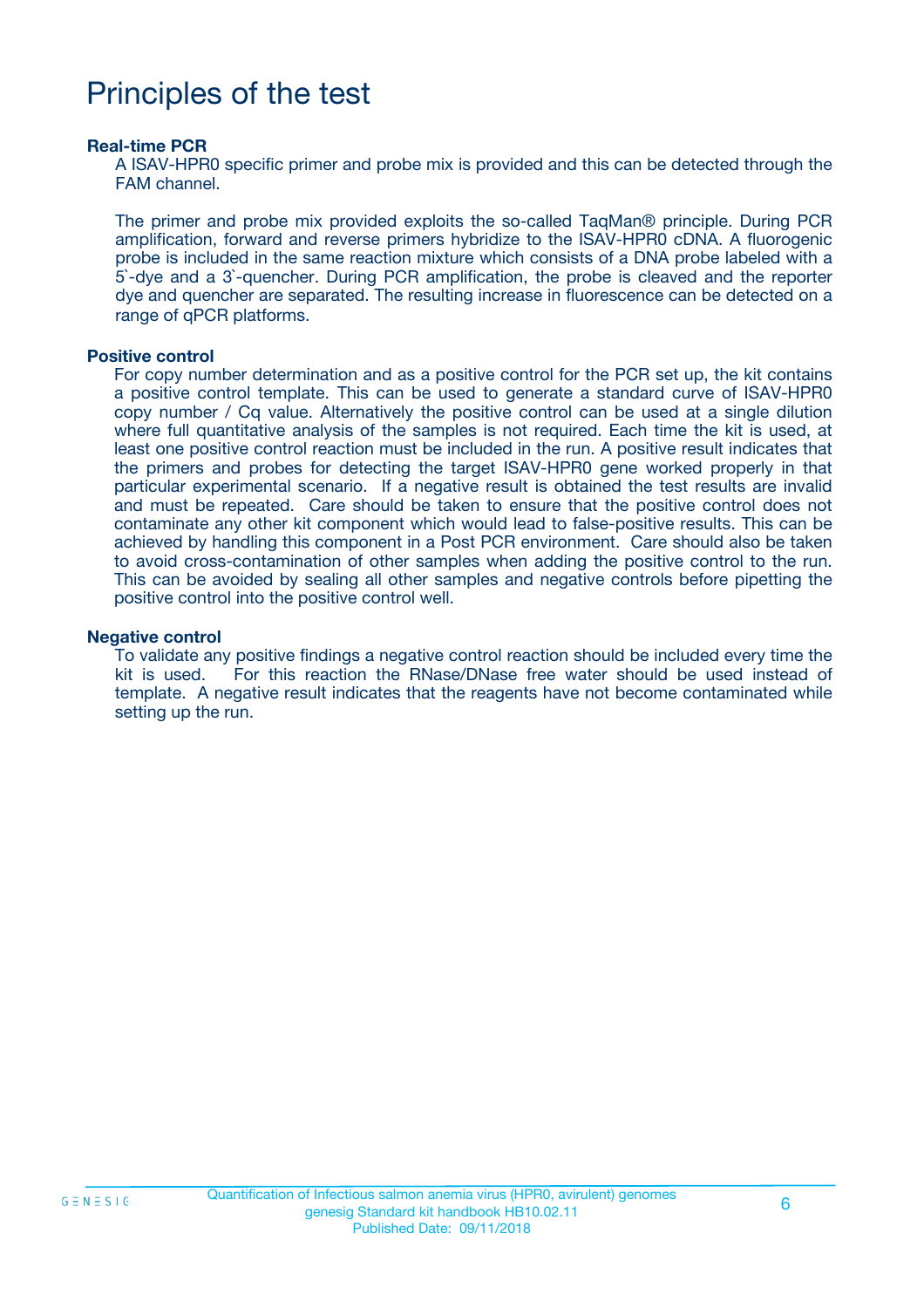### Resuspension protocol

To minimize the risk of contamination with foreign DNA, we recommend that all pipetting be performed in a PCR clean environment. Ideally this would be a designated PCR lab or PCR cabinet. Filter tips are recommended for all pipetting steps.

#### **1. Pulse-spin each tube in a centrifuge before opening.**

This will ensure lyophilised primer and probe mix is in the base of the tube and is not spilt upon opening the tube.

#### **2. Resuspend the kit components in the RNase/DNase free water supplied, according to the table below:**

To ensure complete resuspension, vortex each tube thoroughly.

| Component - resuspend in water     | <b>Nolume</b> |
|------------------------------------|---------------|
| <b>Pre-PCR pack</b>                |               |
| ISAV-HPR0 primer/probe mix (BROWN) | 165 ul        |

#### **3. Resuspend the positive control template in the template preparation buffer supplied, according to the table below:**

To ensure complete resuspension, vortex the tube thoroughly.

| Component - resuspend in template preparation buffer |                      |  |
|------------------------------------------------------|----------------------|--|
| <b>Post-PCR heat-sealed foil</b>                     |                      |  |
| ISAV-HPR0 Positive Control Template (RED) *          | ี 500 ม <sup>ู</sup> |  |

\* This component contains high copy number template and is a VERY significant contamination risk. It must be opened and handled in a separate laboratory environment, away from the other components.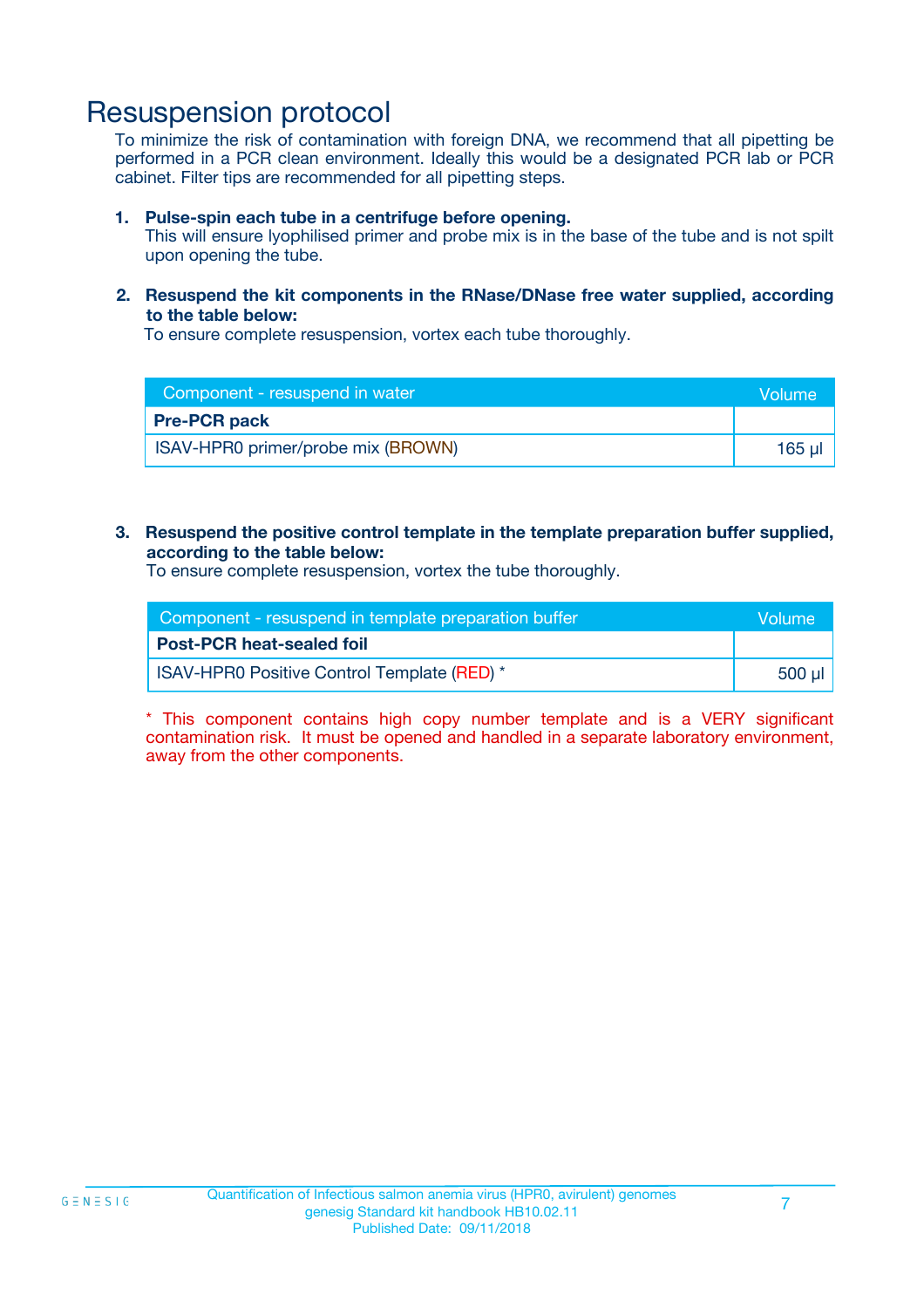# OneStep RT-qPCR detection protocol

A OneStep approach combining the reverse transcription and amplification in a single closed tube is the preferred method. If, however, a two step approach is required see page 10.

#### **For optimum performance and sensitivity.**

All pipetting steps and experimental plate set up should be performed on ice. After the plate is poured proceed immediately to the OneStep amplification protocol. Prolonged incubation of reaction mixes at room temperature can lead to PCR artifacts that reduce the sensitivity of detection.

**1. For each RNA sample prepare a reaction mix according to the table below:** Include sufficient reactions for positive and negative controls.

| Component                                                    | Volume   |
|--------------------------------------------------------------|----------|
| oasig OneStep or PrecisionPLUS OneStep 2X RT-qPCR Master Mix | $10 \mu$ |
| ISAV-HPR0 primer/probe mix (BROWN)                           | 1 µl     |
| <b>RNase/DNase free water (WHITE)</b>                        | $4 \mu$  |
| <b>Final Volume</b>                                          | $15$ µ   |

- **2. Pipette 15µl of this mix into each well according to your qPCR experimental plate set up.**
- **3. Pipette 5µl of RNA template into each well, according to your experimental plate set up.**

For negative control wells use 5µl of RNase/DNase free water. The final volume in each well is 20ul.

**4. If a standard curve is included for quantitative analysis prepare a reaction mix according to the table below:**

| Component                                                    | Volume   |
|--------------------------------------------------------------|----------|
| oasig OneStep or PrecisionPLUS OneStep 2X RT-qPCR Master Mix | $10 \mu$ |
| ISAV-HPR0 primer/probe mix (BROWN)                           | 1 µl     |
| <b>RNase/DNase free water (WHITE)</b>                        | $4 \mu$  |
| <b>Final Volume</b>                                          | 15 ul    |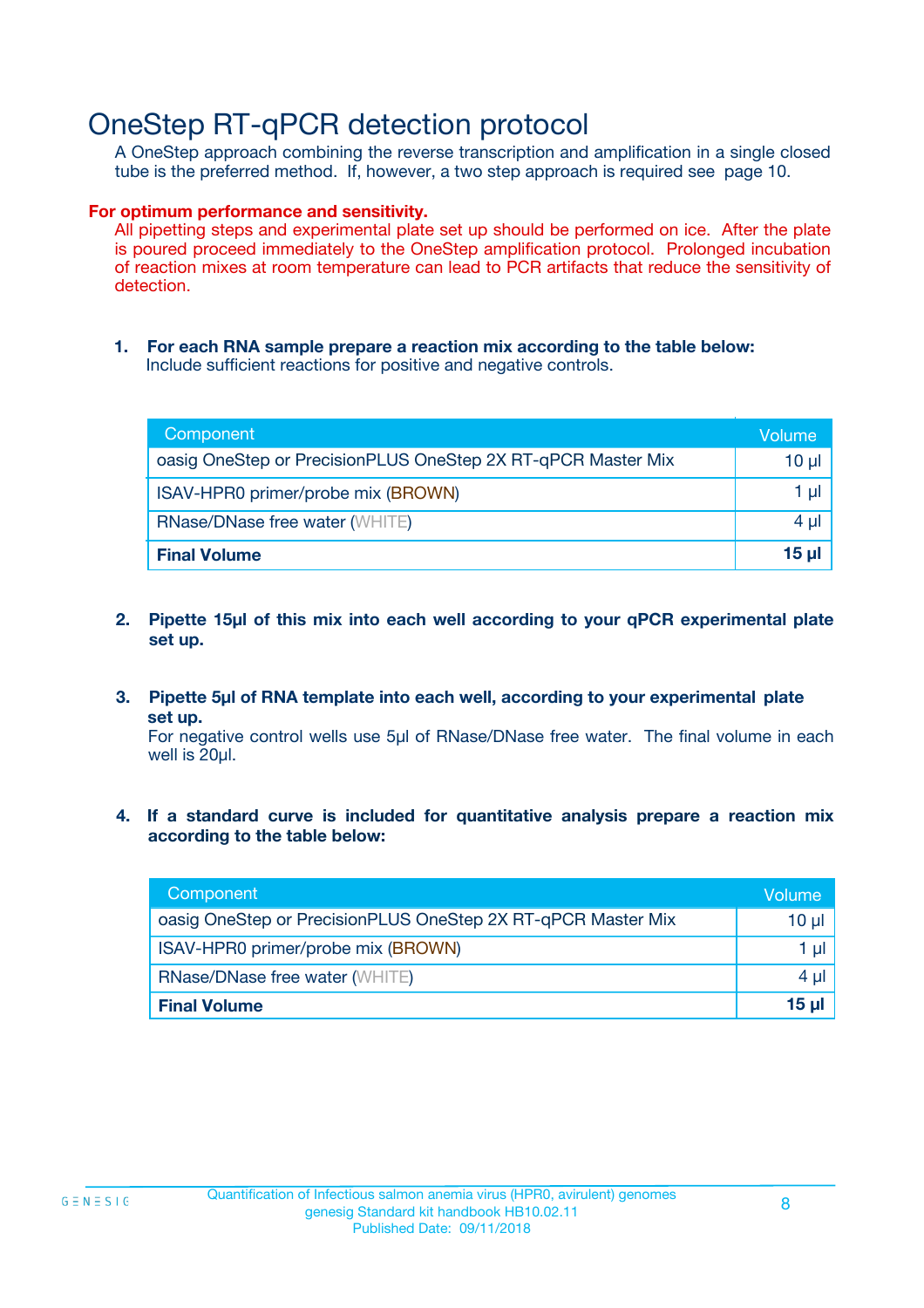#### **5. Preparation of standard curve dilution series**

- 1) Pipette 90µl of template preparation buffer into 5 tubes and label 2-6
- 2) Pipette 10µl of Positive Control Template (RED) into tube 2
- 3) Vortex thoroughly
- 4) Change pipette tip and pipette 10µl from tube 2 into tube 3
- 5) Vortex thoroughly

Repeat steps 4 and 5 to complete the dilution series

| <b>Standard Curve</b>         | <b>Copy Number</b>     |
|-------------------------------|------------------------|
| Tube 1 Positive control (RED) | $2 \times 10^5$ per µl |
| Tube 2                        | $2 \times 10^4$ per µl |
| Tube 3                        | $2 \times 10^3$ per µl |
| Tube 4                        | $2 \times 10^2$ per µl |
| Tube 5                        | 20 per $\mu$           |
| Tube 6                        | 2 per µl               |

**6. Pipette 5µl of standard template into each well for the standard curve according to your plate set up**

The final volume in each well is 20ul.

# OneStep RT-qPCR amplification protocol

Amplification conditions using oasig OneStep or PrecisionPLUS OneStep 2X RT-qPCR Master Mix.

|             | <b>Step</b>                  | <b>Time</b>      | <b>Temp</b>    |
|-------------|------------------------------|------------------|----------------|
|             | <b>Reverse Transcription</b> | $10 \text{ min}$ | 55 °C          |
|             | Enzyme activation            | 2 min            | $95^{\circ}$ C |
| Cycling x50 | Denaturation                 | 10 <sub>s</sub>  | $95^{\circ}$ C |
|             | <b>DATA COLLECTION *</b>     | 60 s             | $60^{\circ}$ C |

\* Fluorogenic data should be collected during this step through the FAM channel